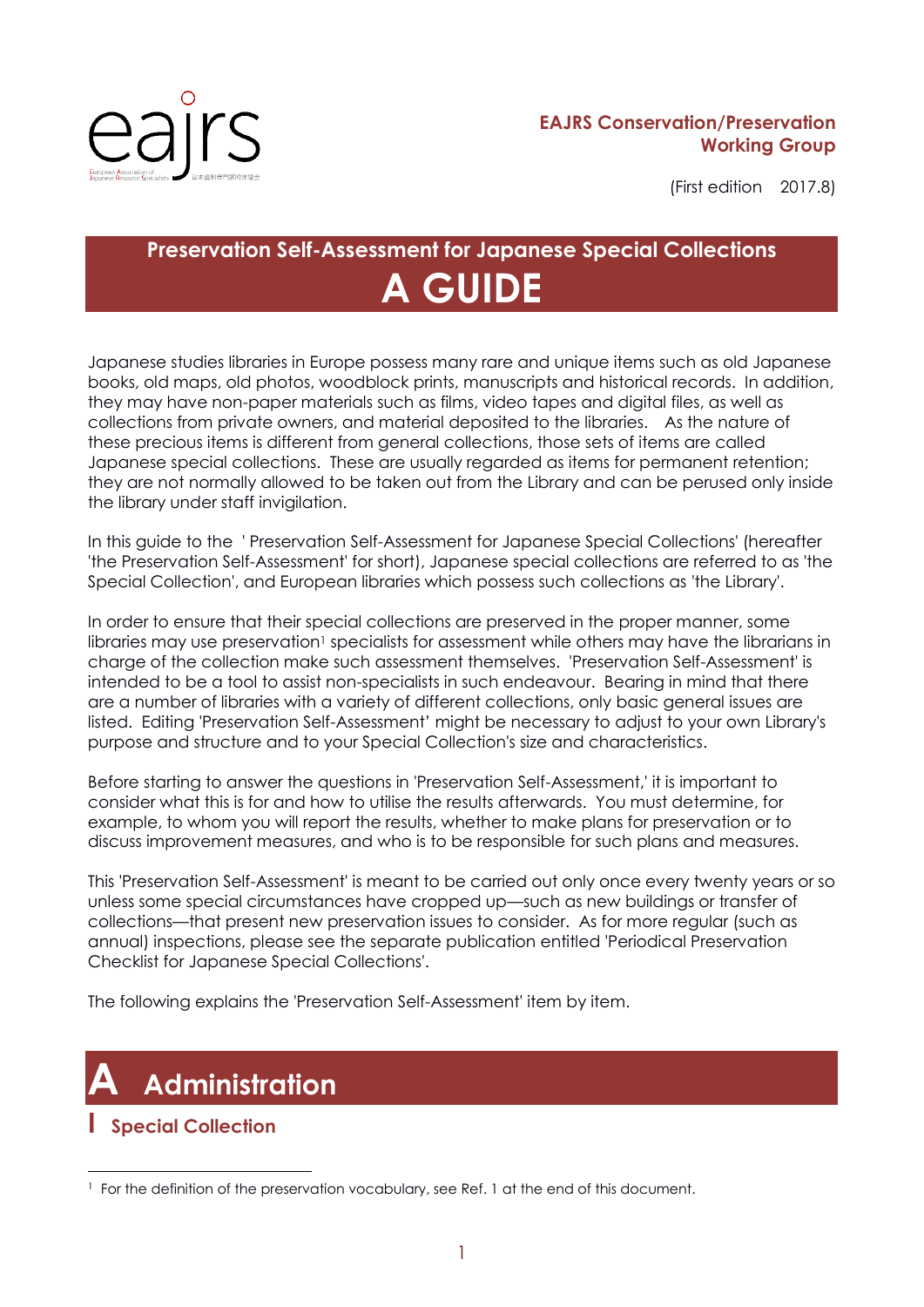- 1 Describe the outline of the Collection—contents, format, approximate number of items, etc.
- 2 Describe the history of the Collection—when it was started, how it has developed.
- 3 If available, insert copies of journalistic and/or academic articles about the Collection, exhibition catalogues, etc.
- 4 List approximate numbers of items in the Collection that are of paper material (e.g. antique books, manuscripts, maps and photographs) and those that are of non-paper material (e.g. film, video tapes, recordings and digital files).
- 5 Archives need special treatment in cataloguing, and they are often of special value because of their uniqueness and rarity. If the Collection includes such items, describe their contents and numbers.

See: Bastian, Jeannette A., et al, Archives in Libraries: What Librarians and Archivists Need to Know to Work Together (Society of American Archivists, 2015), 137p.

- 6 Do you have any material deposited by someone? State who the depositor is, how many items, under what terms and conditions, etc.
- 7 Do you intend to acquire more items for the Special Collection in the future? If so, do you have acquisition policies or guidelines? If not, do you consider them necessary?
- 8 What is the significance of the Special Collection for the Library as a whole? Is it well understood by the general staff? How does the management regard the Special Collection? You may consider publicity of the Special Collection within the Library as well as for the general public, since it may encourage future acquisitions and result in an increase in library user/visitor numbers.

### **II Stacks and Reading Rooms**

- 1-2 In which part of the stacks is the Special Collection stored? It is recommended that the Special Collection be located separately from the general collection. Is it stored this way?
- 3 Is the Special Collection to be perused in the same reading room as for the general collection? Is it a room where staff can keep an eye on the user?

### **III Policies and Plans**

- 1-2 Do you have preservation policies and programmes/plans? If there are written policies and plans, do you think they are appropriate, realistic and actually observed? If there are not, do you think the Library needs them?
- 3 Do you carry out periodical (e.g. annual) preservation inspections <sup>2</sup> of the Special Collection? If not, do you think this will be necessary in the future?

### **IV Organisation**

<sup>1</sup> 2 For more details, see the separate publication, 'Periodical Preservation Inspections for Japanese Special Collections'.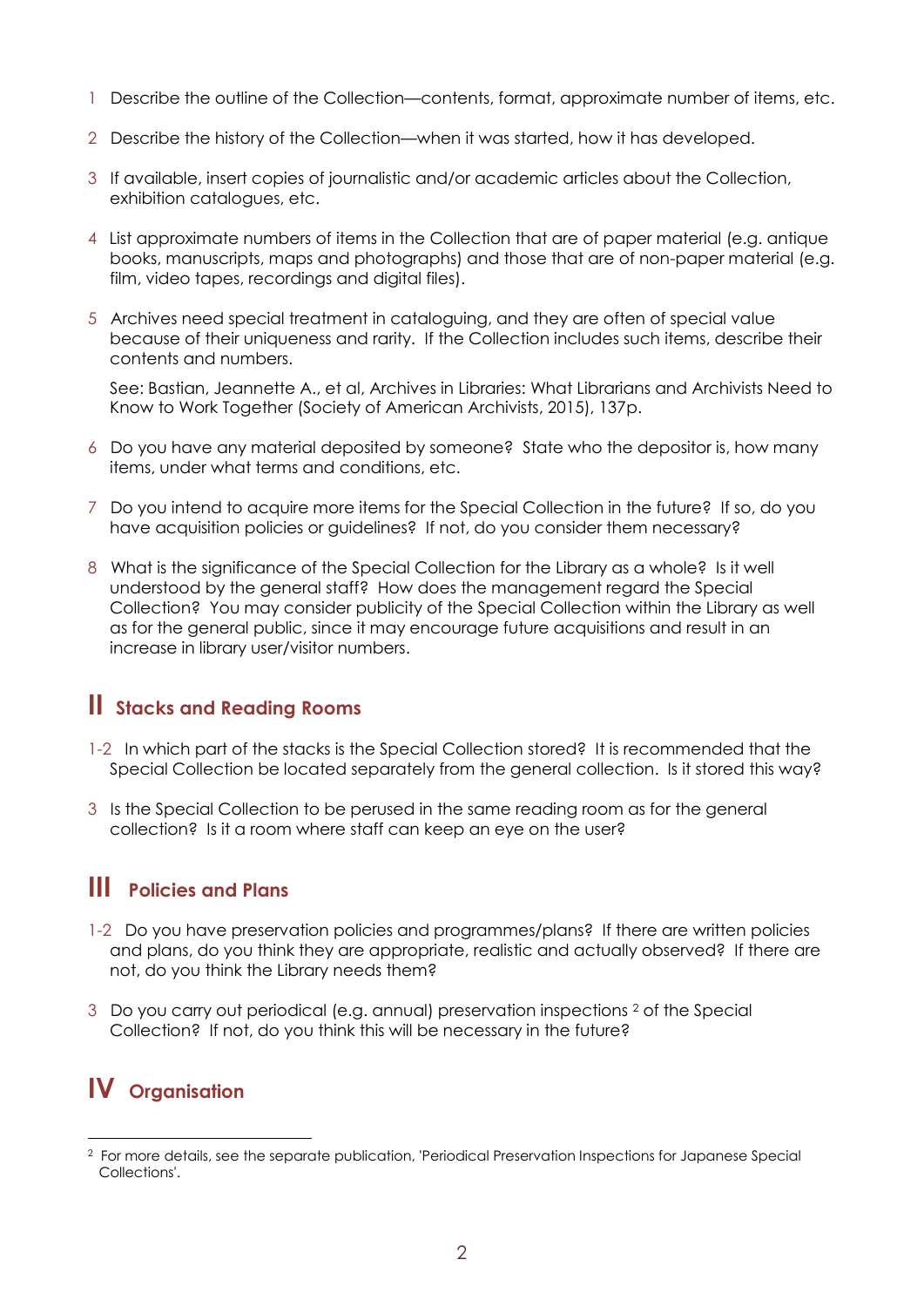- 1 Under the Library regulations, how is the preservation of the Special Collection defined? Is it sufficient? If it is not written, do you think it should be?
- 2 Who is responsible for the preservation of the Special Collection? Is their duty clearly understood?
- 3 If the Library is part of a national or university library, does it liaise with the preservation department of its parent institution? What kind of support does it receive?

### **V Staff Awareness and Education**

- 1-2 Are the Library staff aware of the importance of the Special Collection and its preservation? Are those in charge of preservation knowledgeable and experienced? Are any opportunities to learn more about preservation provided for them?
- 3 One of the most important parts of preservation of the Special Collection is the everyday treatment of its items by the staff. This includes, for example, shelving, transportation, instruction and invigilation of users, care in photocopying by staff/users, exhibitions and digitisation. Are the staff sufficiently educated about these? If so, what kind of educational opportunities are given?

### **VI Preservation Measures and Budgets**

1-2 At the moment, what measures are put in place for preservation of the Special Collection? How much is the annual budget? The budget items may include: facility maintenance, environmental control, cleaning of stacks and reading rooms, protective enclosures, cleaning of books and other items, repair and preservation treatments, microfilming and digitisation, purchase of preservation tools, preservation survey and staff education.

### **VII Disaster Prevention**

Plans for preventing damage from natural and man-made disasters and for dealing with the consequences when they happen are of utmost importance for both general collections and the Special Collection. Questions 1-4 are about past disasters and possible threats; 5-9 are about plans for prevention and action.

There are various informative publications regarding disaster prevention for libraries. We would recommend the following two, which are concise and useful.

'IFLA Principles for the Care and Handling of Library Materials', 1998. [http://www.ifla.org/files/assets/pac/ipi/ipi1-en.pdf. p.15-20.](http://www.ifla.org/files/assets/pac/ipi/ipi1-en.pdf.%20p.15-20)

'IFALA Disaster Preparedness and Planning: A Brief manual', http://www.ifla.org/files/assets/pac/ipi/ipi6-en.pdf.

# **B Buildings and Environmental Control**

### **I Buildings**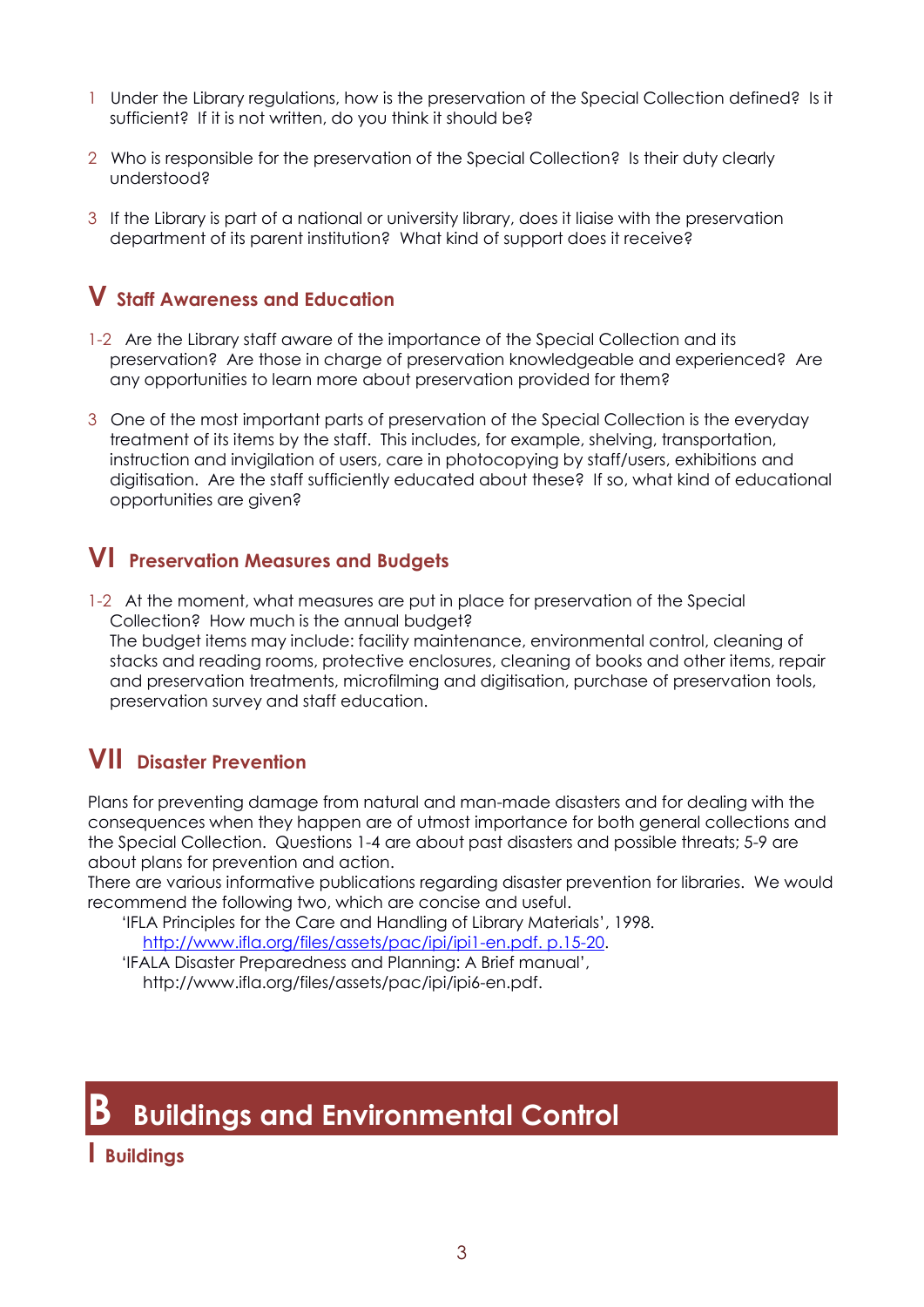- 1 About the Library building where the Special Collection is housed: When was it built? How is it structured? What material is used? Where is it located?
- 2 Has the Library ever had accidents or incidents with regard to the Special Collection?
- 3 Are there any possibilities of break-ins, burglaries or thefts? Is there an alarm system installed? Is there a fire-extinguishing system? How is the building superintended? Are there night patrols?

### **II Book Stacks**

- 1 In which stacks is the Special Collection stored? Where are the stacks located? How many shelves are there? Do you use cabinets?
- 2 Is there enough space in the stacks for the Special Collection? Some libraries store a part of the Special Collection in another place (such as general collection stacks or an office) because of the lack of space. Does this happen at your Library?
- 3 Some types of documents such as old maps, photographs, films and oversize books need to be kept in special storages. Are they stored in appropriate storages to the nature and type of the items?
- 4 *Wahon* or traditional Japanese books should be protected in boxes and placed horizontally on shelves. How many books are unprotected and placed vertically on shelves? What do you think should be done?
- 5 The Special Collection should be stored in separate stacks away from the general collection. Is this done at the Library, or do the Special Collection shelves and cabinets contain other items as well?
- 6 Are the materials and forms of the shelves and cabinets appropriate and safe for the Special Collection?
- 7 Films (movies, microfilms, video films, etc.) should be stored separately from books and other paper documents. Is this done at the Library? Do staff understand differences in film bases (e.g. TAC and PET), each of which requires different handling practice? See: 'IFLA Principles for the Care and Handling of Library Materials', 1998. [http://www.ifla.org/files/assets/pac/ipi/ipi1-en.pdf.](http://www.ifla.org/files/assets/pac/ipi/ipi1-en.pdf) p. 50-52.

### **III Environment**

1

- 1 Temperature and relative humidity in the stacks and the reading room where the Special Collection is stored and read are important factors in its preservation3. Are temperature and humidity levels constantly monitored? What equipment is used for the purpose?
- 2 Looking at the results of monitoring, are temperature and humidity at appropriate levels<sup>42</sup>

<sup>&</sup>lt;sup>3</sup> Regarding the effect of temperature and humidity to paper-based materials, see the Ref. 3 at the end of the document.

<sup>4</sup> "IFLA Principles for the Preservation and Conservation of Library Materials" published by IFLA in 1986, states 'A suitable compromise for conditions in storage areas can generally found in the temperature range of 16 °C to 21°C and a relative humidity between 40 and 60 percent.'. ISO 11799 (2003): Information and documentation-Document storage requirement for archive and library materials, states more severe criteria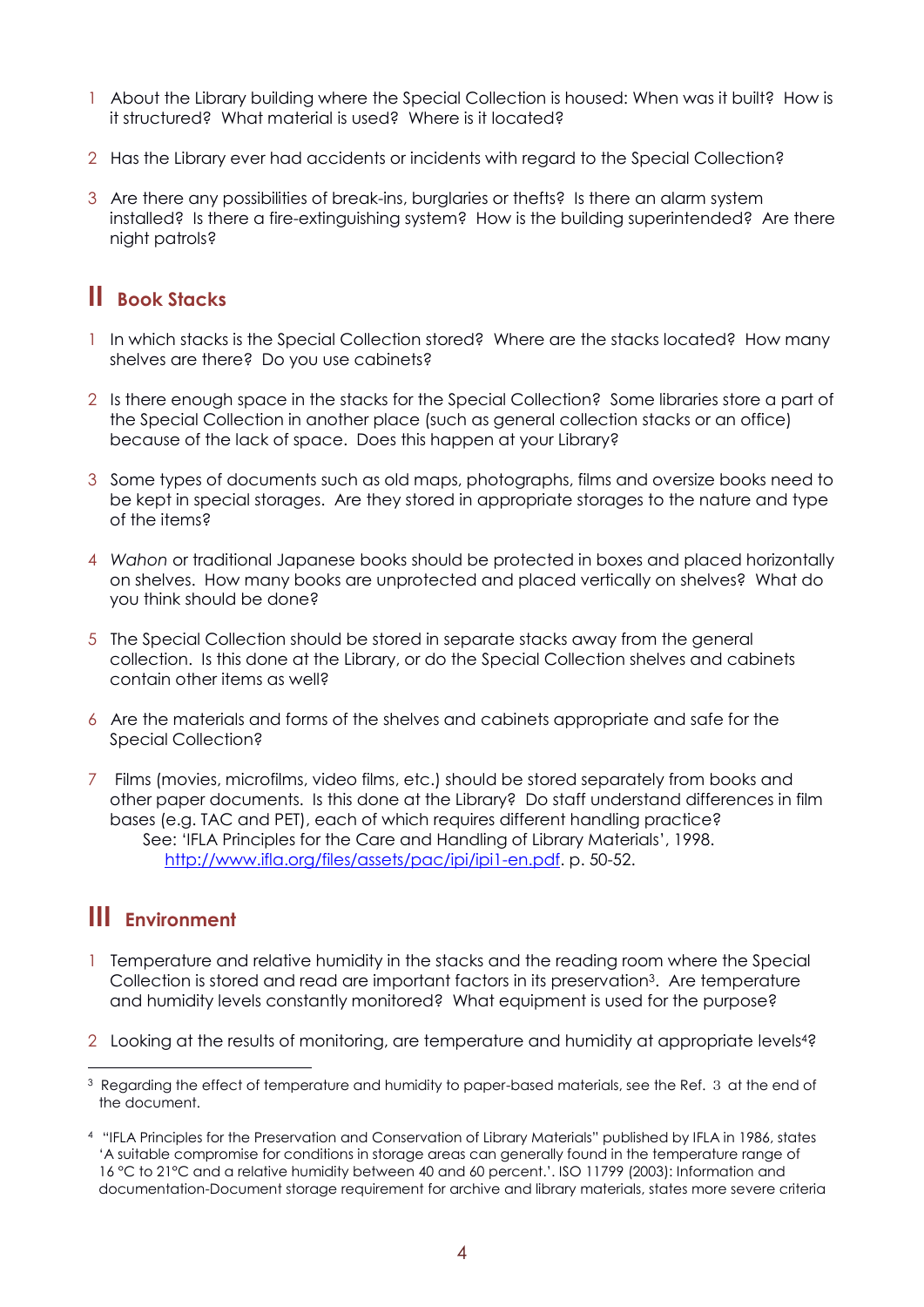- 3-4 What kind of air-conditioning machine controls temperature and relative humidity? Ask the facility management department if necessary. At present what temperature and humidity levels is the machine set at?
- 5 For the preservation of library materials, it is important that there should not be too much fluctuation in temperature and relative humidity between the stacks and the reading room. Do you do *narashi* (conditioning) to avoid drastic changes in temperature and humidity when items of the Special Collection are removed from the stacks and brought into the reading room, or vice versa? A simple way to 'condition' an item from the stacks is to put it in a corrugated cardboard

box and keep it in the reading room or in the office for a day or two before taking it out of the box for perusal. When it is to go back, put it in the same box and keep it in the stacks for a day or two before taking it out and putting it back on the shelf. As a result, the temperature and humidity levels change slowly and gradually, thus avoiding stress to the paper and the book.

- 6-7 Describe lighting in the stacks and the reading room. Ultra-violet light is one of the most harmful factors to library materials. Does sunlight come directly into the reading room? Are there curtains or blinds to shut out natural light? Do the light fixtures in rooms use the non-UV type of light?
- 8-10 Air pollution is another big enemy of books, especially in urban areas. Is the air circulated well enough in the stacks and the reading room? What type of ventilation system is used? Ask the facility management department if necessary. Is the Library building entirely no smoking?
- 11 Good communication and cooperation with the facility management department are vital when it comes to environmental control. Do its staff understand important issues in preservation of the Special Collection? Do the Library and the department well communicate in this matter?

### **IV Housekeeping, Insects and Mould**

- 1 Are the reading rooms, offices, stacks and book shelves regularly cleaned? How often is it done, and to what extent?
- 2-4 Although insect and mould problems are fairly limited in today's European libraries, they can cause significant damage to collection items. Have there ever been incidents of pest damage in the Library which required fumigation and/or use of insecticide? How about incidents of mould damage which required disinfection? If there have been such occasions in the past, when did the incidents occur, what kind of damage was done, and what measure was taken?
- 5 It is highly recommended that libraries practise IPM (Integrated Pest Management) <sup>5</sup> such as monitoring of insect damage in the stacks and the reading rooms by using insect traps. Do you carry out such monitoring?

<u>.</u>

which is shown at the end of this document (Ref.2).

More adequate and practical criteria would be found in the "IFLA Principles for the Care and Handling of Library Materials", op.cit., p.25.

<sup>5</sup> For IPM, see IFLA Principles, [http://www.ifla.org/files/assets/pac/ipi/ipi1-en.pdf.,](http://www.ifla.org/files/assets/pac/ipi/ipi1-en.pdf) p.32.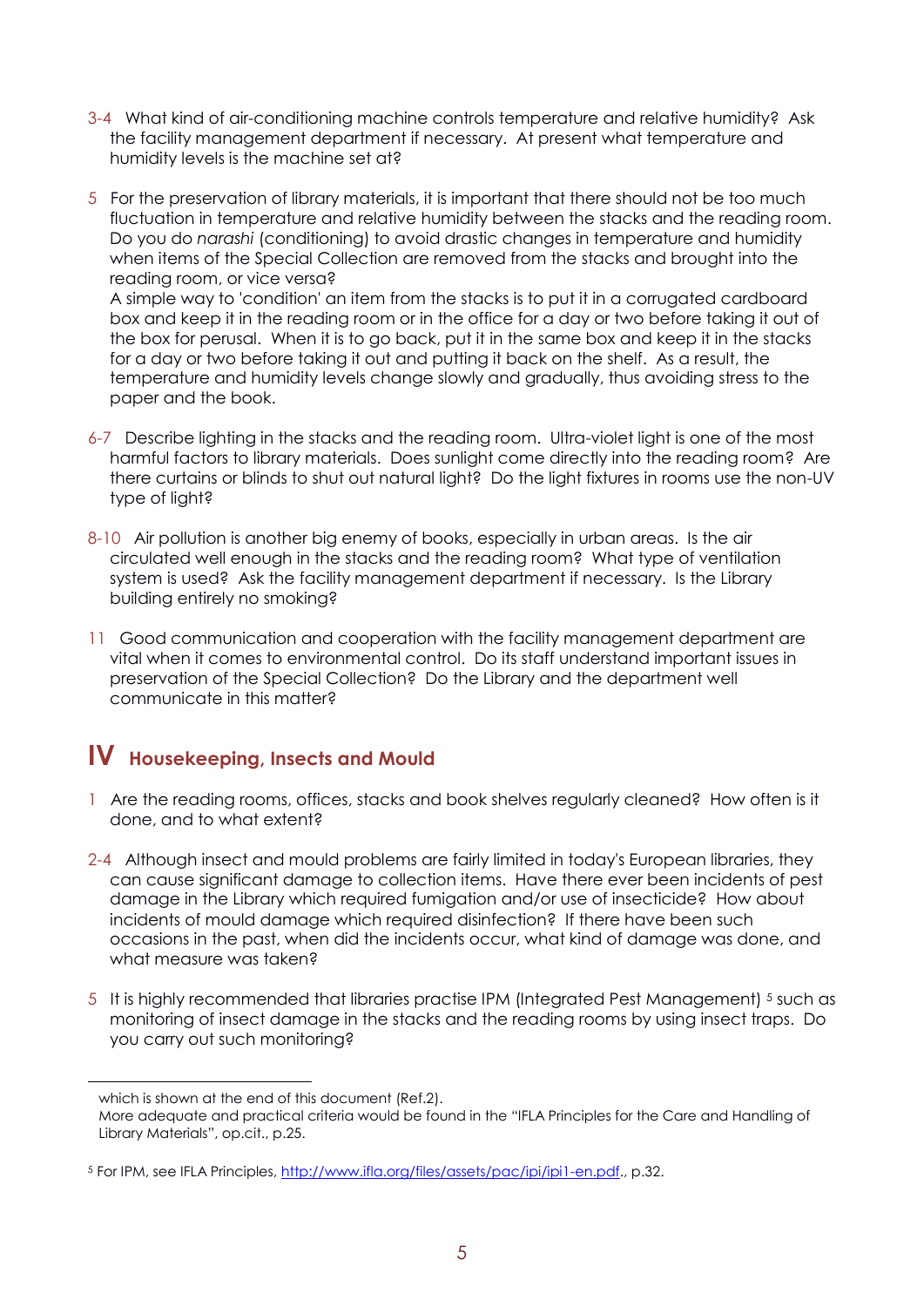6 It is particularly important to check newly-received old materials to see if there are any insect or mould problems. Do you always check new acquisitions carefully?

# **C Conservation and Reproduction**

Basic damage prevention is the most important and effective measure in preservation. Along with the above-mentioned disaster plans, environmental control and regular maintenance, the damage prevention measures range from inspection of newly-acquired items and proper handling to storing in protective enclosures.

'Take action only when necessary in order to prevent further deterioration and damage' should be the standard policy in preservation. Bear in mind that there have been incidents in the past where, under the name of 'restoration', books and documents were given treatments that destroyed their value as historical evidence. With regard to this point, see the following two articles:

Kibe, Toru, 'Leave the Front Cover Detached: Restoration of Precious Books and Preservation of Documents,' *Wakosho WG Website* (in Japanese).

Yasue, Akio, 'A Century of Preservation of Tonko Documents,'

*Gakushuin University Faculty of Humanities Annual Report* 62 (2015), pp. 289-316 (in Japanese).

http://www.gakushuin.ac.jp/univ/let/top/publication/res\_pdf\_62/019.pdf Reproduction is an essential measure in preservation of the Special Collection. It prevents the wear and tear of the original material as caused by repeated handling, thus keeping it in good physical condition. It also guarantees and improves accessibility of documents, which is the fundamental purpose of preservation.

### **I Handling**

- 1 Do you inspect newly-acquired items sufficiently? Do you give them necessary treatment at the time of acquisition, such as cleaning, unfolding pages into their original state, recording torn pages, providing protective enclosures, etc?
- 2-3 Do you have a manual instructing the staff how to handle the Special Collection? Are there regulations for the use of the Special Collection? How do you educate/instruct the staff and users?
- 4 Do you take special care in handling items in unusual format such as scrolls and large maps?
- 5 Are eating, drinking, smoking and use of fountain/ballpoint pens prohibited in the reading rooms of the Special Collection?
- 6 There is a danger of damaging the items in the Special Collection while photocopying them. Do you have any preventive measure put in place?
- 7 Do you have white gloves available for use by staff and users when handling photographic prints? You must be aware, however, that the use of white gloves in handling antique Japanese books is not appropriate.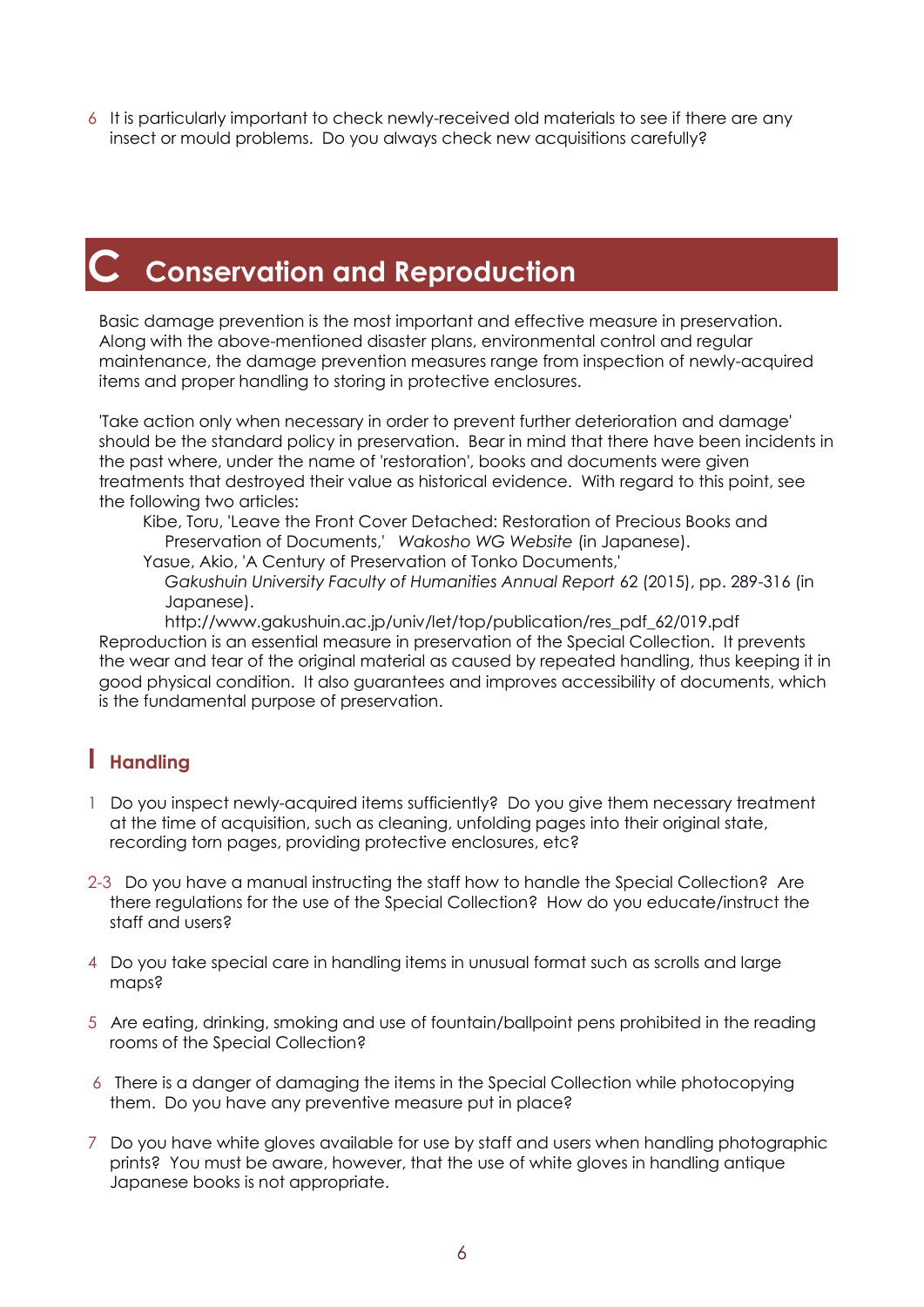8 Do you inspect the items before and after they are handed over to the user? After inspection, do you give them necessary treatment such as cleaning, providing protective enclosures, repair and reproduction?

### **II Protective Enclosures**

- 1 Use of protective enclosures is one of the important preservation measures of the Special Collection. What do you do about it? What type of enclosures do you use?
- 2 It is essential that the enclosures be made of archival (i.e. acid-free and lignin-free) material. Do you use such material?
- 3 Are the enclosures the right size for the items inside? Are they not too small? Are pages not bent or folded inside?
- 4 For future work, state approximately how many items need to be put in protective enclosures. Also, state approximately how many items are kept in enclosures not made of archival material, and how many need new enclosures.
- 5 Are photographs stored in enclosures made of material that has passed PAT (Photo Activity Test) <sup>6</sup>?

### **III Conservation Treatment**

- 1 Repair is not always necessary even if an item has some damage like insect holes or wear and tear. In order to maintain the item's original state, hence its value as historical evidence, you must be aware of two fundamental rules: 1) avoid repair work unless it is absolutely necessary; and 2) when repair, do it minimally. Keeping these rules in mind, do you think there are items in the Special Collection that are in need of repair? Are there many or few?
- 2 If there is an item in need of repair, is it something that you can do yourself, or do you have to ask a conservation specialist? If the Library regularly contracts out, state the name of the conservator(s) and/or the company.
- 3 State the approximate number of items in the Special Collection that are in need of repair, then consider which to give priority to. Do you carry out repair work according to schedule such as an annual plan?
- 4-5 Do your conservators observe international standards and principles of conservation? <sup>7</sup> Do they make a record of each repair work? Who in the Library keeps such records? Are the records accessible to the public?

<sup>&</sup>lt;u>.</u> <sup>6</sup> For PAT, see 'IFLA Principles' , [http://www.ifla.org/files/assets/pac/ipi/ipi1-en.pdf.](http://www.ifla.org/files/assets/pac/ipi/ipi1-en.pdf), p.48.

<sup>7</sup> For international standards for conservation, see BS4971:2002, *Repair and Allied Processes for Conservation of Documents—Recommendations*, British Standard (2002); and 'Principles of Conservation and Restoration in Libraries,' *IFLA Journal*, vol. 5, no. 4 (1979), pp. 292-301.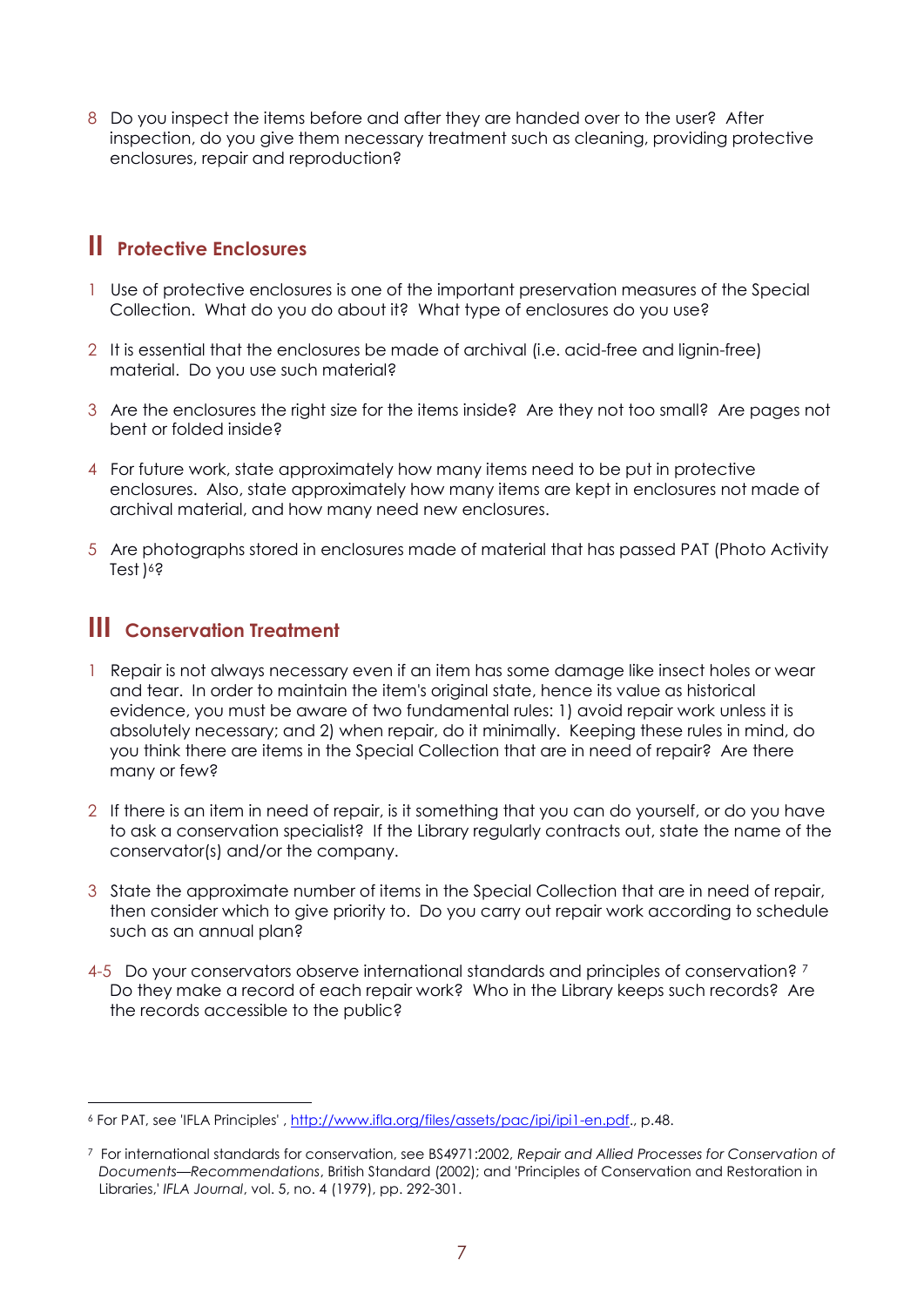## **IV Reproduction**

As mentioned above, reproduction (by photocopying, microfilming and digitisation) is an essential measure of preservation. It makes possible a wide use of the Special Collection while protecting the physical state of the originals.

- 1 Have you reproduced any item in the Special Collection in the past? If so, state what items, how many and what methods of reproduction.
- 2 Are there items that need reproduction in the future? Have you identified them?
- 3 It is desirable that digitised items are available to the public online. If you have digitised images, are they accessible through the internet?
- 4 Is there a plan to digitise items in the Special Collection?
- 5 For digitisation, has the Library obtained/tried to obtain outside funding and/or cooperated with other institutions?

### **V Exhibitions and Loans**

- 1 Exhibitions are an important way of utilising the Special Collection and making it known to the public. Has the Library put on exhibitions in the past? Are there plans to do so in the future?
- 2 Exhibitions can also cause damage and deterioration of precious items. Do you have measures to avoid such mishap? When you exhibit items, do you follow general preservation guidelines<sup>8</sup>?
- 3-4 Other organisations may ask the Library for a loan of certain items in the Special Collection for exhibitions and other purposes. Although the Library that keeps the Special Collection is expected to consider such loans, they also entail a risk of damage to the items. Do you have regulations for loans?
- 5 When allowing items to leave the Library, it is vital to check the physical condition of each item before and after the loan. Do you do this?

# **D Other Related Issues**

#### **I Cataloguing and Processing**

1

1-2 The Special Collection is preserved so that it can be used by the public, and cataloguing is indispensable for the purpose. Do you have a complete catalogue? If you have uncatalogued items, do you have plans to catalogue them? If so, when is this due?

<sup>8</sup> See ICA. 'Guidelines on Exhibiting Archival Materials' [http://www.ica.org/en/guidelines-exhibiting-archival](http://www.ica.org/en/guidelines-exhibiting-archival-materials)[materials](http://www.ica.org/en/guidelines-exhibiting-archival-materials) National Preservation Office (UK). Guidance for Exhibiting Archives and Library Materials'. http://326gtd123dbk1xdkdm489u1q.wpengine.netdna-cdn.com/wp-content/uploads/2017/01/National-Preservation-Office-Guidance-for-exhibiting-archive-and-library-materials-Feb-2000.pdf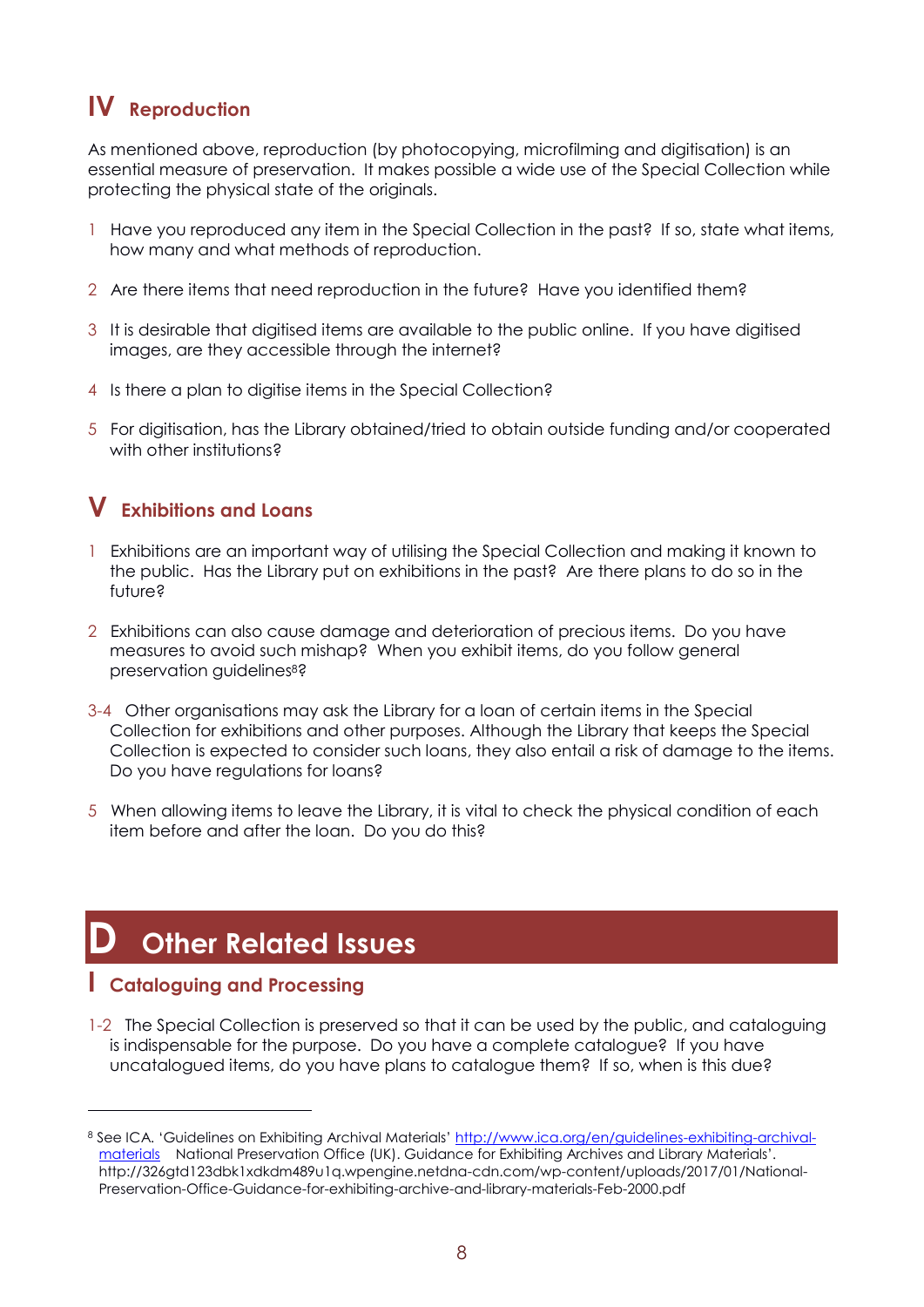- 3 Archives need to be documented in a different way from the book collection. Are there any finding aids available to identify the items? See: Op. cit. Bastian, Jeannette A. et al., ibid., 137p.
- 4 The catalogue and the finding aids should be uploaded on the Library website so that the general public can access and search the Special Collection. Do you have them available online? If not, do you have a plan to do so?

### **II Use**

- 1 Although the Special Collection may not be used very often, it should be preserved in order to guarantee present and future use. How many times is the Special Collection used by readers in a specific period? How often is it used for exhibitions and other purposes?
- 2 Does the Library keep a record of the Special Collection usage?
- 3-4 What do you do to promote the use of the Special Collection? Do you publicise it, for example, on the Library website?

### **III Cooperation and Collaboration**

Many Japanese studies libraries in Europe are more or less independent of other institutions, which means that they tend to manage and preserve the Special Collection in their own way. Libraries should work together for the sake of better preservation.

- 1-2 If the Library is part of a university or a national library, do you work with the preservation department of its parent institution? Do you ever cooperate and collaborate with neighbouring libraries, museums and archives with regard to conservation and preservation of materials?
- 3 Do you have any contacts of experts and/or institutions you can turn to when you come across problems and questions regarding conservation and preservation of the Special Collection? Do you have a list of such professionals and institutions?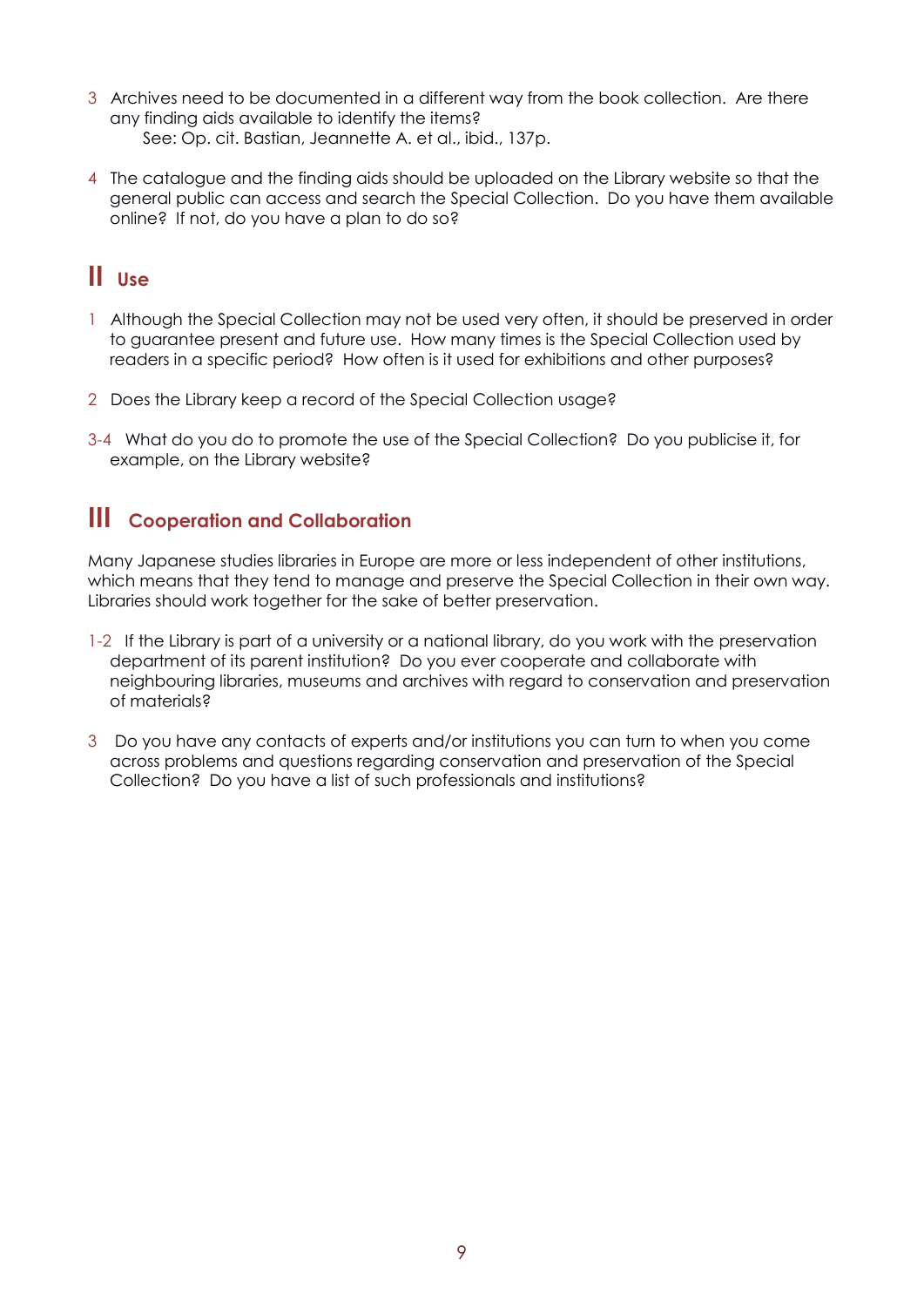### **Ref.1: Definitions**

"ISO5127-2000(E): Information and documentation --- Vocabulary <6 Preservation of documents >"

- **Preservation:** All measures taken, including financial and strategic decisions, to maintain the integrity and extend the life of document or collections
- **Conservation**: Intervention techniques applied to prevent, arrest or delay deterioration
- **Restoration**: Actions taken to return a document which has suffered deterioration or damage as closely as practicable to its original state

#### **Ref.2: ISO 11799**

Document Storage Requirement for Archive and Library Materials. Recommended climatic conditions for the long-term storage of archive and library materials. Partially extracted from Annex B (informative).

|                                                               | Temperature $(^{\circ}C)$ |                |         | <b>Relative humidity <math>(\%)</math></b> |      |        |
|---------------------------------------------------------------|---------------------------|----------------|---------|--------------------------------------------|------|--------|
| <b>Type of Materials</b>                                      | Min.                      | Max.           | $\ast$  | Min.                                       | Max. | $\ast$ |
| Paper, optimum preservation                                   | 2                         | 18             | $\pm 1$ | 30                                         | 45   | ±3     |
| Paper, staffed stack area, items in<br>regular use            | 14                        | 18             | $\pm 1$ | 35                                         | 50   | ±3     |
| Parchment, leather                                            | 2                         | 18             | $\pm 1$ | 50                                         | 60   | ±3     |
| Photographic paper prints: black<br>and white silver gelatine |                           | 18             | ±2      | 30                                         | 50   | ±5     |
| Photographic paper prints: colour<br>(chromogenic)            |                           | $\overline{2}$ | $\pm 2$ | 30                                         | 40   | ±5     |

\* Tolerable daily changes with the limits

#### **Ref.3: Effect of storage temperature and humidity on paper permanence**

Temperature 25 °C, humidity 50% RH are set standard 1.00 in the table. The table indicates, for example, paper which is expected to last 100 years under storage temperature 25 °C, humidity 50% would last 2070 years under 15 °C, 10% condition, while only 14 years under 35 °C, 70% condition.

| <b>Temperature</b><br>$(^{\circ}C)$ | <b>Relative humidity (%)</b> |      |      |       |  |  |  |
|-------------------------------------|------------------------------|------|------|-------|--|--|--|
|                                     | 70%                          | 50%  | 30%  | 10%   |  |  |  |
| 35                                  | 0.14                         | 0.19 | 0.30 | 0.68  |  |  |  |
| 25                                  | 0.74                         | 1.00 | 1.56 | 3.57  |  |  |  |
| 15                                  | 2.74                         | 5.81 | 9.05 | 20.70 |  |  |  |